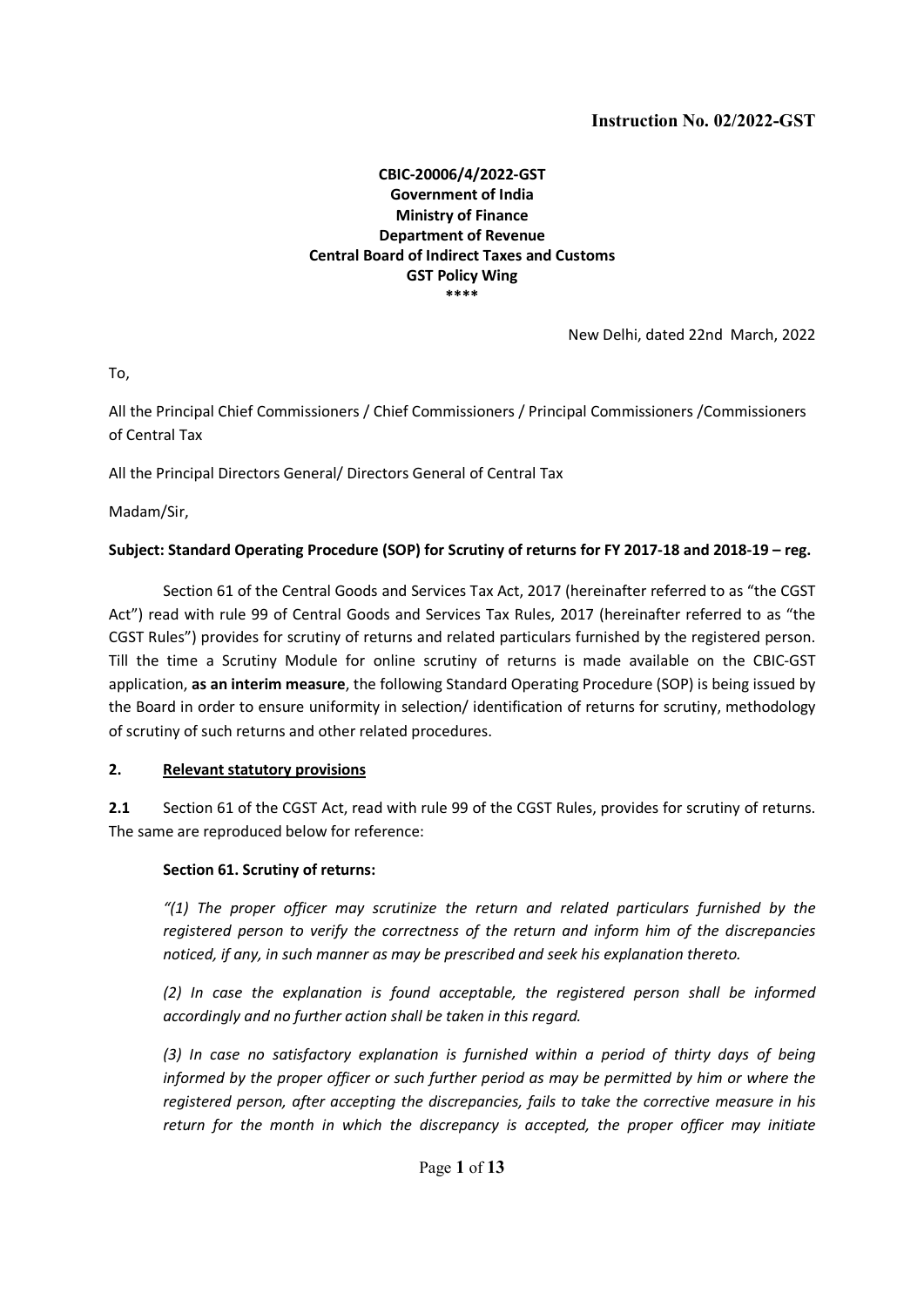appropriate action including those under section 65 or section 66 or section 67, or proceed to determine the tax and other dues under section 73 or section 74."

#### Rule 99. Scrutiny of returns:

"(1) Where any return furnished by a registered person is selected for scrutiny, the proper officer shall scrutinize the same in accordance with the provisions of section 61 with reference to the information available with him, and in case of any discrepancy, he shall issue a notice to the said person in FORM GST ASMT-10, informing him of such discrepancy and seeking his explanation thereto within such time, not exceeding thirty days from the date of service of the notice or such further period as may be permitted by him and also, where possible, quantifying the amount of tax, interest and any other amount payable in relation to such discrepancy.

(2) The registered person may accept the discrepancy mentioned in the notice issued under subrule (1), and pay the tax, interest and any other amount arising from such discrepancy and inform the same or furnish an explanation for the discrepancy in FORM GST ASMT-11 to the proper officer.

(3) Where the explanation furnished by the registered person or the information submitted under sub-rule (2) is found to be acceptable, the proper officer shall inform him accordingly in FORM GST ASMT-12."

2.2 The aforementioned provisions suggest that scrutiny of returns, *inter-alia*, entails the following:

(a) Selection of returns furnished by a registered person for scrutiny, preferably based on robust risk parameters.

(b) Scrutiny of the returns and related particulars furnished by the registered person to verify the correctness of the return. Information available with the proper officer in various returns and statements furnished by the registered person and the data/details made available through various sources like DGARM, ADVAIT, GSTN, E-Way Bill Portal, etc. may be relied upon for this purpose.

(c) Informing the registered person of the discrepancies noticed, if any, along with quantification of the amount of tax, interest and any other amount payable in relation to such discrepancy and seeking his explanation thereto.

(d) Where the registered person accepts the discrepancy and pays the tax, interest and any other amount arising from such discrepancy or where the explanation furnished by the registered person is found acceptable, conclude the proceedings after informing the registered person.

(e) Where no satisfactory explanation is furnished by the registered person or where the registered person, after accepting the discrepancy, fails to pay the tax, interest and any other amount arising from such discrepancy, initiate appropriate action including those under section 65 or section 66 or section 67, or determination of tax and other dues under section 73 or section 74 of the CGST Act.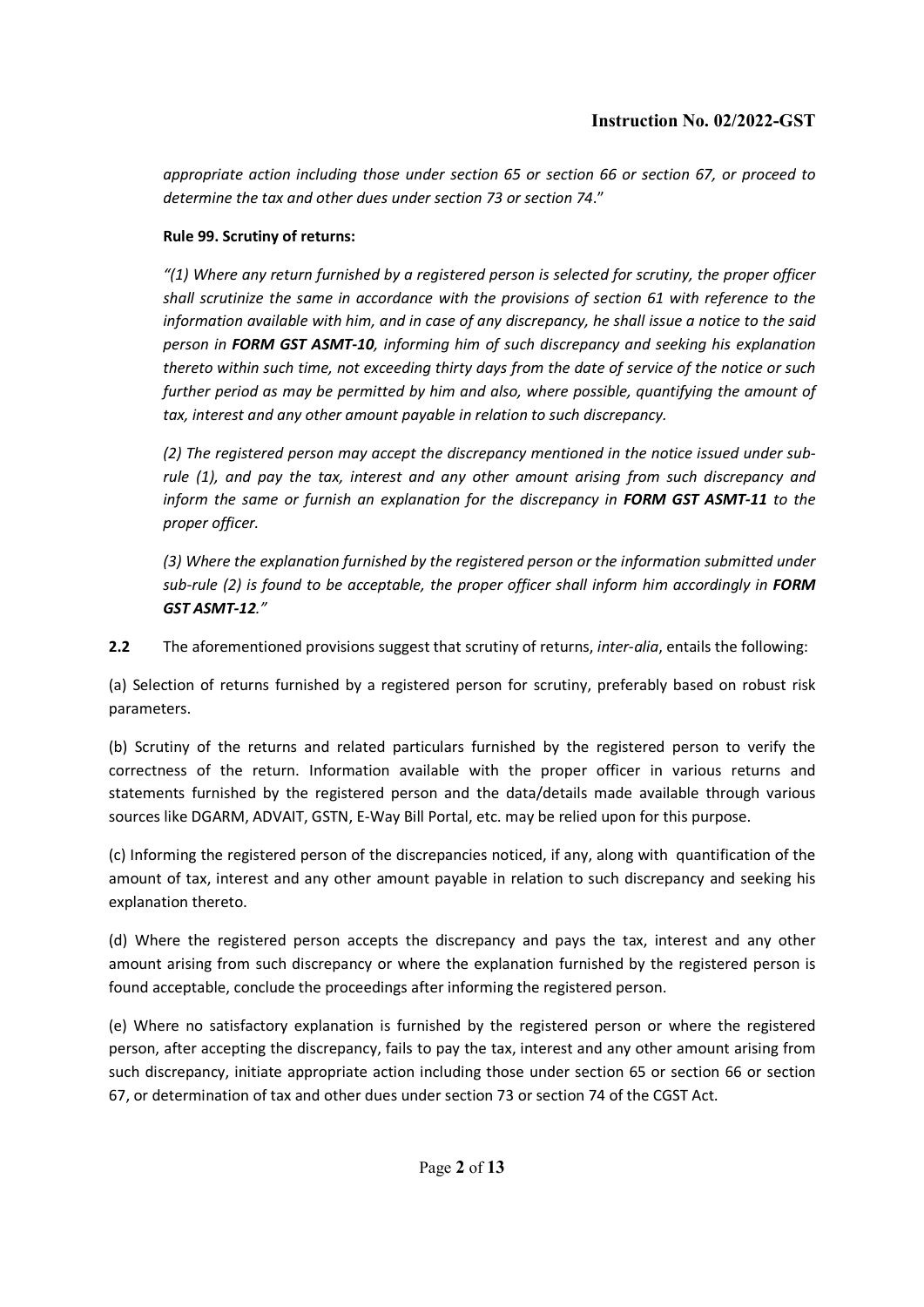## 3. Selection of returns for scrutiny

3.1 Selection of returns for scrutiny is to be based on specific risk parameters. For this purpose, the Directorate General of Analytics and Risk Management (DGARM) has been assigned the task to select the GSTINs registered with Central tax authorities, whose returns are to be scrutinized, and to communicate the same to the field formations from time to time through the DDM portal (to the nodal officer of the Commissionerate concerned) for further action.

3.2 For convenience of field officers, DGARM would also provide some relevant data (along with likely revenue implication) pertaining to the returns to be scrutinized through the DDM portal. It may be noted that the data provided by the DGARM is generated at a particular point of time which may undergo change at the time of scrutiny of returns by the proper officer due to subsequent compliances carried out by the taxpayer or by the suppliers of the taxpayer. The proper officer shall, therefore, rely upon the latest available data.

## 4. Proper officer for scrutiny of returns

Vide Circular No. 3/3/2017 – GST dated 05.07.2017, "Superintendent of Central Tax" has been assigned the functions as the proper officer in relation to sub-section (1) and sub-section (3) of section 61 of the CGST Act. Accordingly, scrutiny of returns of a taxpayer may be conducted by Superintendent of Central Tax in-charge of the jurisdictional range of the said taxpayer.

#### 5. Scrutiny Schedule

5.1 Once the list of GSTINs, whose returns have been selected for scrutiny, is communicated to the field formations, the proper officer, with the approval of the divisional Assistant / Deputy Commissioner, shall finalize a scrutiny schedule. Such scrutiny schedule will specify month-wise schedule for scrutiny in respect of all the GSTINs selected for scrutiny. While preparing the scrutiny schedule, the scrutiny of the GSTINs, which appear to be riskier based on the likely revenue implication indicated by DGARM, may be prioritized. Such scrutiny schedules in respect of all the ranges within the CGST Zone shall be reported to the Directorate General of Goods and Services Tax (DGGST) by the concerned Zone, in the format enclosed as Annexure A.

5.2 The proper officer shall conduct scrutiny of returns pertaining to minimum of 3 GSTINs per month. Scrutiny of returns of one GSTIN shall mean scrutiny of all returns pertaining to a financial year for which the said GSTIN has been identified for scrutiny.

## 6. Process of scrutiny by the Proper Officer

6.1 The Proper Officer shall scrutinize the returns and related particulars furnished by the registered person to verify the correctness of the returns. Information available with the proper officer on the system in the form of various returns and statements furnished by the registered person and the data/details made available through various sources like DGARM, ADVAIT, GSTN, E-Way Bill Portal, etc. may be relied upon for this purpose.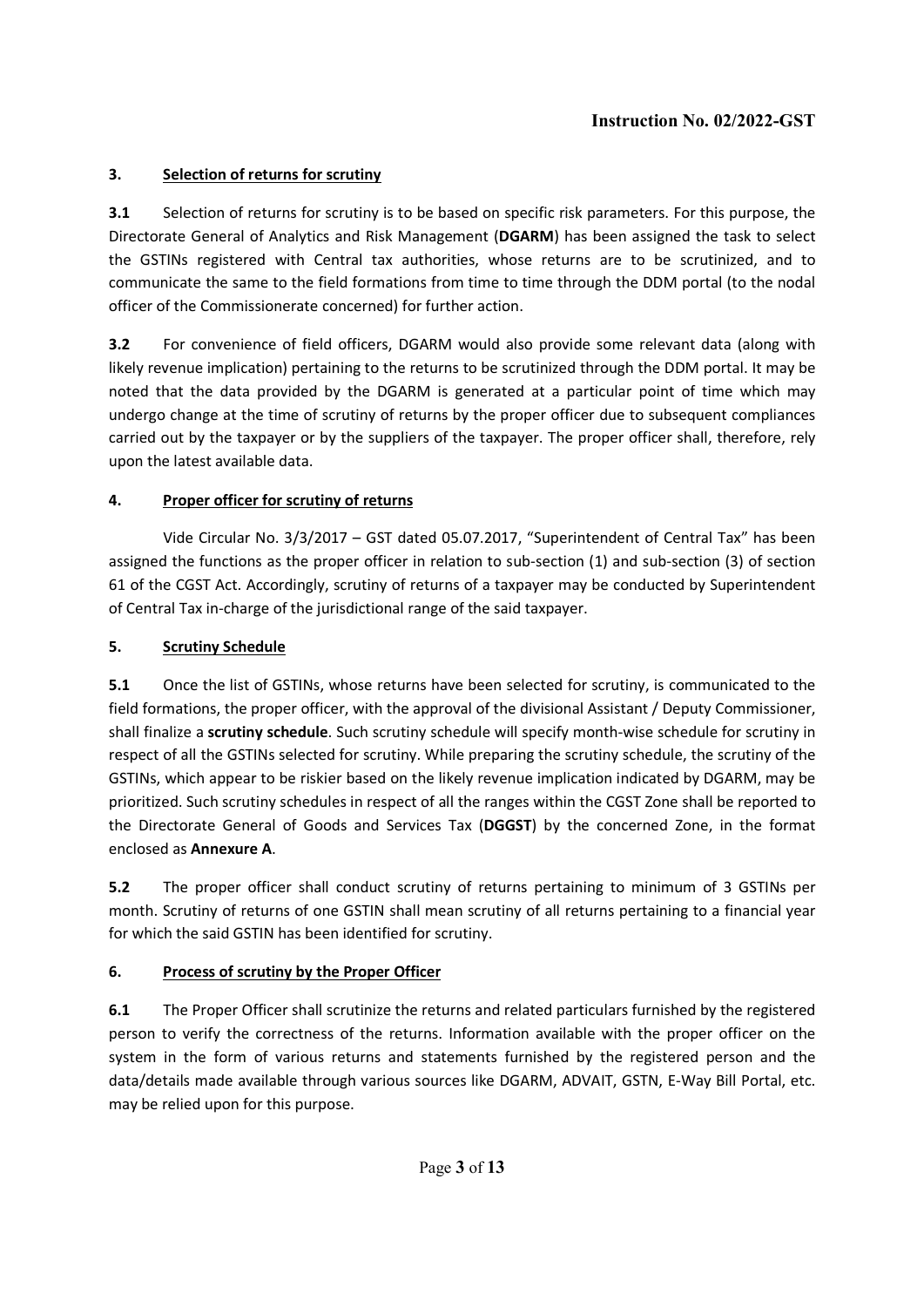6.2 For convenience of proper officers, an indicative list of parameters to be verified is enclosed as Annexure B. It may be noted that the said list is only indicative, and not exhaustive. The proper officer may also consider any other parameter, as he may deem fit, for the purpose of scrutiny.

6.3 It may be noted that at this stage, the proper officer is expected to rely upon the information available with him or with the department. As far as possible, scrutiny of returns should have minimal interface between the proper officer and the registered person and, there should normally not be any need for seeking documents/ records from the taxpayers before issuance of FORM GST ASMT-10.

6.4 The proper officer shall issue a notice to the registered person in FORM GST ASMT-10 informing him of the discrepancies noticed and seeking his explanation thereto. While issuing such notice, the Proper Officer may, as far as possible, quantify the amount of tax, interest and any other amount payable in relation to such discrepancies. It may also be ensured that the discrepancies so communicated may, as far as possible, be specific in nature and not vague or general. There may be cases where the registered person may already have made additional payment of tax, cess, etc., after filing of the returns for the relevant tax period, through FORM GST DRC-03. The payments thus made through FORM GST DRC-03 may also be taken into consideration while communicating discrepancies to the taxpayer in FORM GST ASMT-10.

6.5 For each GSTIN identified for scrutiny for a financial year, the proper officer is required to scrutinize all the returns pertaining to the corresponding Financial Year under consideration and a single compiled notice in FORM GST ASMT-10 may be issued to the taxpayer for that financial year.

6.6 The registered person may accept the discrepancy mentioned in the notice issued in FORM GST ASMT-10, and pay the tax, interest and any other amount arising from such discrepancy through FORM GST DRC-03 and inform the same or may furnish an explanation for the discrepancy in FORM GST ASMT-11 to the proper officer within the time period prescribed under rule 99 of CGST Rules.

6.7 Where the explanation furnished by the registered person or the information submitted in respect of acceptance of discrepancy and payment of dues is found to be acceptable by the Proper Officer, he shall conclude the proceedings by informing the registered person in FORM GST ASMT-12.

6.8 In case no satisfactory explanation is furnished by the registered person in FORM GST ASMT-11 within a period of thirty days of being informed by the proper officer or such further period as may be permitted by him or where the registered person, after accepting the discrepancies, fails to pay the tax, interest and any other amount arising from such discrepancies, the proper officer, may proceed to determine the tax and other dues under section 73 or section 74. Needless to mention, for proceeding under section 73 or section 74, monetary limits as specified in Circular No. 31/05/2018-GST dated 9<sup>th</sup> February 2018 shall be adhered to. However, if the proper officer is of the opinion that the matter needs to be pursued further through audit or investigation to determine the correct liability of the said registered person, then he may refer the matter to the jurisdictional Principal Commissioner / Commissioner through the divisional Assistant / Deputy Commissioner, for the decision whether the matter needs to be referred to Audit Commissionerate or Anti-evasion Wing of the Commissionerate, as the case may be.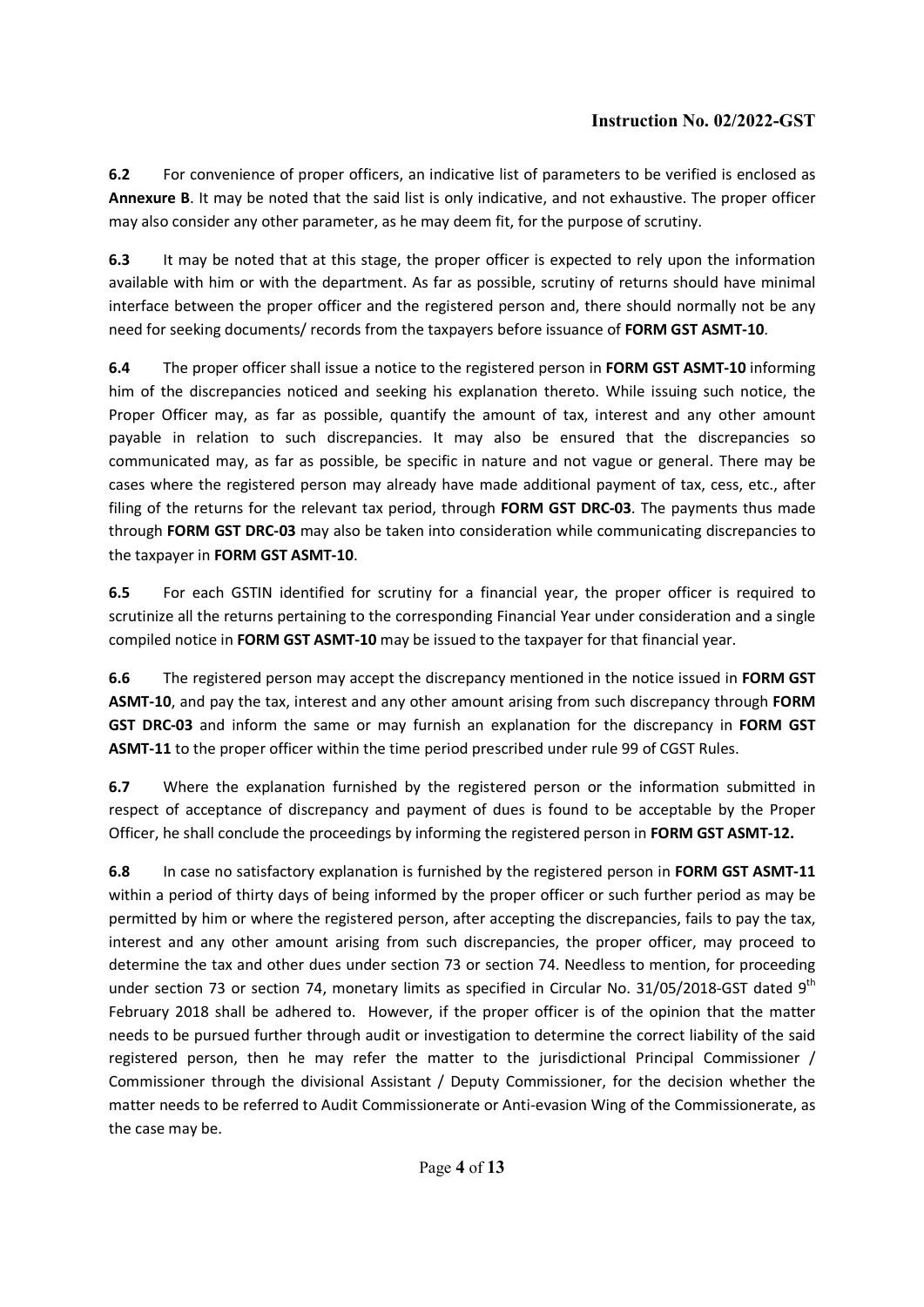#### 7. Timelines for scrutiny of returns

7.1 Scrutiny of returns is to be conducted in a time bound manner, so that necessary action to safeguard revenue may be taken up expeditiously. In this regard, the following timelines may be observed by all concerned:

| S. no. | <b>Process/Event</b>                                                                                                                                                                   | <b>Timeline/Frequency</b>                                                                                                                                                                  |
|--------|----------------------------------------------------------------------------------------------------------------------------------------------------------------------------------------|--------------------------------------------------------------------------------------------------------------------------------------------------------------------------------------------|
| (i)    | Communication<br>of<br>list<br>of<br><b>GSTINs</b><br>selected for scrutiny (by DGARM to the<br>nodal officer of the Commissionerate<br>concerned)                                     | From time to time.                                                                                                                                                                         |
| (ii)   | Distribution of the<br>of GSTINs<br>list<br>selected for scrutiny by the nodal officer<br>to the proper officers concerned.                                                            | Within three working days of receipt of the list<br>from DGARM.                                                                                                                            |
| (iii)  | Finalization of scrutiny schedule with<br>the<br>the<br>approval<br>of<br>concerned<br>Assistant/Deputy Commissioner                                                                   | Within seven working days of receipt of the<br>details of the concerned GSTINs from the nodal<br>officer.                                                                                  |
| (iv)   | Sharing the scrutiny schedule by the<br>zone with DGGST                                                                                                                                | Within thirty days of receipt of the details of the<br>concerned GSTINs from DGARM.                                                                                                        |
| (v)    | Issuance of notice by the proper officer<br>for intimating discrepancies in FORM<br>GST ASMT-10, where required                                                                        | Within the month, as mentioned in scrutiny<br>schedule for scrutiny of the returns of the said<br>GSTIN.                                                                                   |
| (vi)   | Reply by the registered person in FORM<br><b>GST ASMT-11</b>                                                                                                                           | Within a period of thirty days of being informed<br>by the proper officer in FORM GST ASMT-10 or<br>such further period as may be permitted by the<br>proper officer                       |
| (vii)  | Issuance of order in FORM GST ASMT-<br>12 for acceptance of reply furnished by<br>the registered person, where applicable                                                              | Within thirty days from receipt of reply from the<br>registered person in FORM GST ASMT-11                                                                                                 |
| (viii) | Initiation of appropriate action for<br>determination of the tax and other dues<br>under section 73 or section 74, in cases<br>where no reply is furnished by the<br>registered person | Within a period of fifteen days after completion<br>of the period of thirty days of issuance of notice<br>in FORM GST ASMT-10 or such further period as<br>permitted by the proper officer |
| (ix)   | of appropriate action<br>Initiation<br>for<br>determination of the tax and other dues<br>under section 73 or section 74, in cases                                                      | Within thirty days from receipt of reply from the<br>registered person in FORM GST ASMT-11                                                                                                 |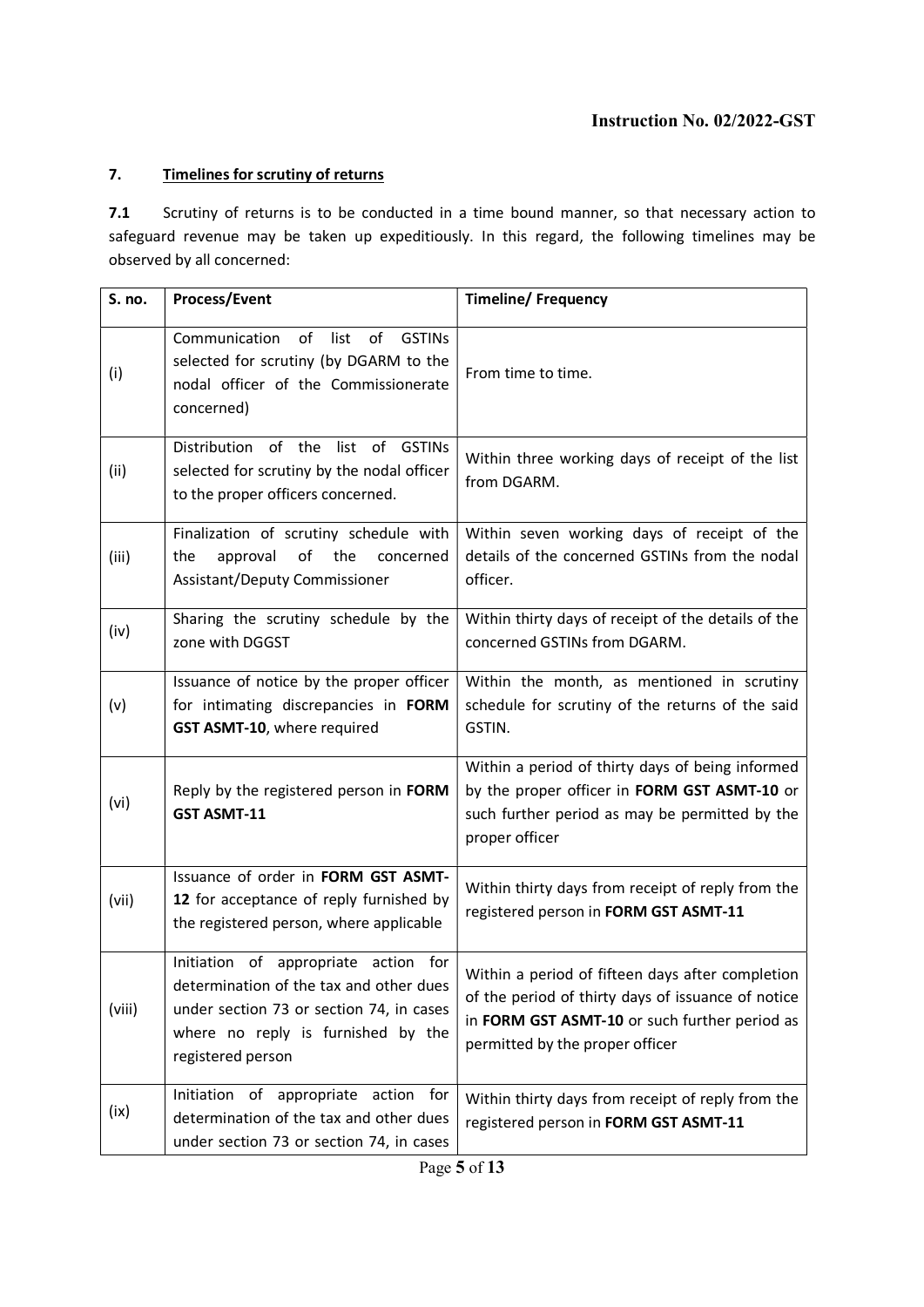|     | where reply is furnished by the<br>registered person, but the same is not<br>found acceptable by the proper officer                    |                                                                                                                                                                                                                                          |
|-----|----------------------------------------------------------------------------------------------------------------------------------------|------------------------------------------------------------------------------------------------------------------------------------------------------------------------------------------------------------------------------------------|
| (x) | Reference, if any, to the Commissioner<br>for decision regarding appropriate<br>action under section 65 or section 66 or<br>section 67 | Within thirty days from receipt of reply from the<br>registered person in FORM GST ASMT-11 or<br>within a period of forty-five days of issuance of<br>FORM GST ASMT-10, in case no explanation is<br>furnished by the registered person. |

7.2 It may also be ensured while conducting scrutiny that the requisite action for issuing notices/orders is taken well ahead of the time limits as prescribed in section 73 or section 74 of the CGST Act, as the case may be, in respect of a return identified for scrutiny for a financial year.

#### 8. Reporting and Monitoring

A Scrutiny Register shall be maintained by the proper officer in respect of the GSTINs allotted for scrutiny, in the format detailed in Annexure C. The progress of the scrutiny exercise as per the scrutiny schedule shall be monitored by the jurisdictional Principal Commissioner/ Commissioner on monthly basis. Further, a Scrutiny Progress Report, in the format detailed in Annexure D, shall be prepared by the proper officer at the end of every month. The monthly Scrutiny Progress Report for each Commissionerate of the CGST Zone shall be compiled for each month and forwarded to the Director General of Goods and Service Tax (DGGST) by the Principal Chief Commissioner/Chief Commissioner of the concerned Zone by 10th day of the succeeding month. The DGGST, in turn, would present the progress report to the Board, through the GST Policy Wing, by the 20<sup>th</sup> day of the corresponding month.

9. Till the time scrutiny module is made available on the CBIC-GST application/AIO for CBIC officers, the aforesaid interim procedure for scrutiny of returns may be conducted on manual basis. Any communication with the taxpayer for the purpose of scrutiny shall be made with the use of DIN as per the guidelines mentioned in the Circular No. 122/41/2019-GST dated 5<sup>th</sup> November 2019.

10. This SOP is envisaged to enable the department to leverage technology and risk-based tools to encourage self-compliance and to conduct scrutiny of returns with minimal interaction with the registered persons. All Principal Chief Commissioners (PCCs)/ Chief Commissioners (CCs) are requested to closely monitor timely scrutiny of returns of the identified GSTINs within their jurisdictions.

11. Difficulties, if any, in implementation of these instructions may be informed to the Board (gstcbec@gov.in).

> (Sanjay Mangal) Principal Commissioner (GST)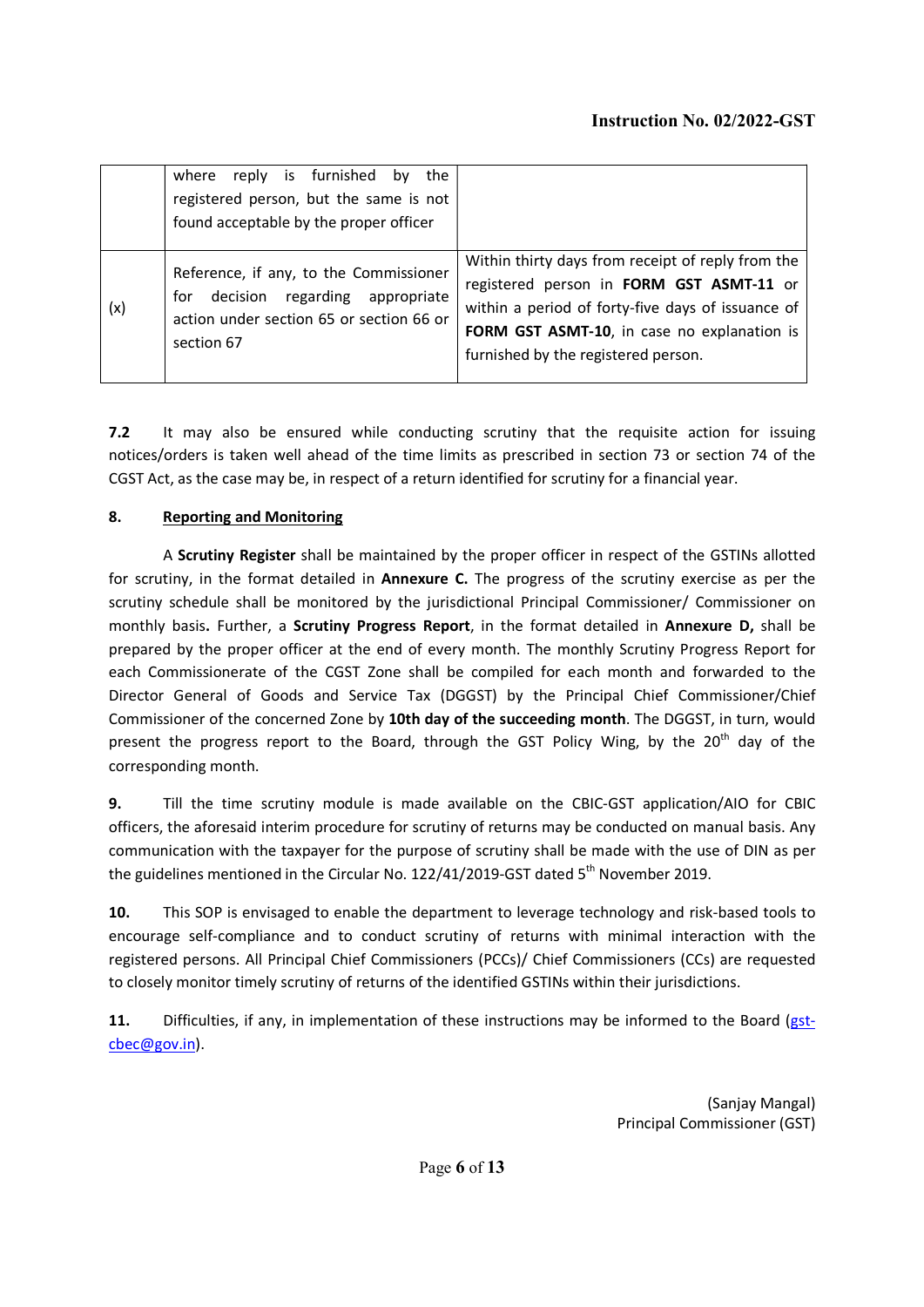#### Annexure A

# **SCRUTINY SCHEDULE**

(Refer Para 5.1)

| <b>ZCDR Code</b> | <b>Financial Year</b> | <b>GSTIN</b> | Month in which ASMT-10 is proposed to be issued |
|------------------|-----------------------|--------------|-------------------------------------------------|
|                  |                       |              |                                                 |
|                  |                       |              |                                                 |
|                  |                       |              |                                                 |
|                  |                       |              |                                                 |
|                  |                       |              |                                                 |
|                  |                       |              |                                                 |

\*\*\*\*\*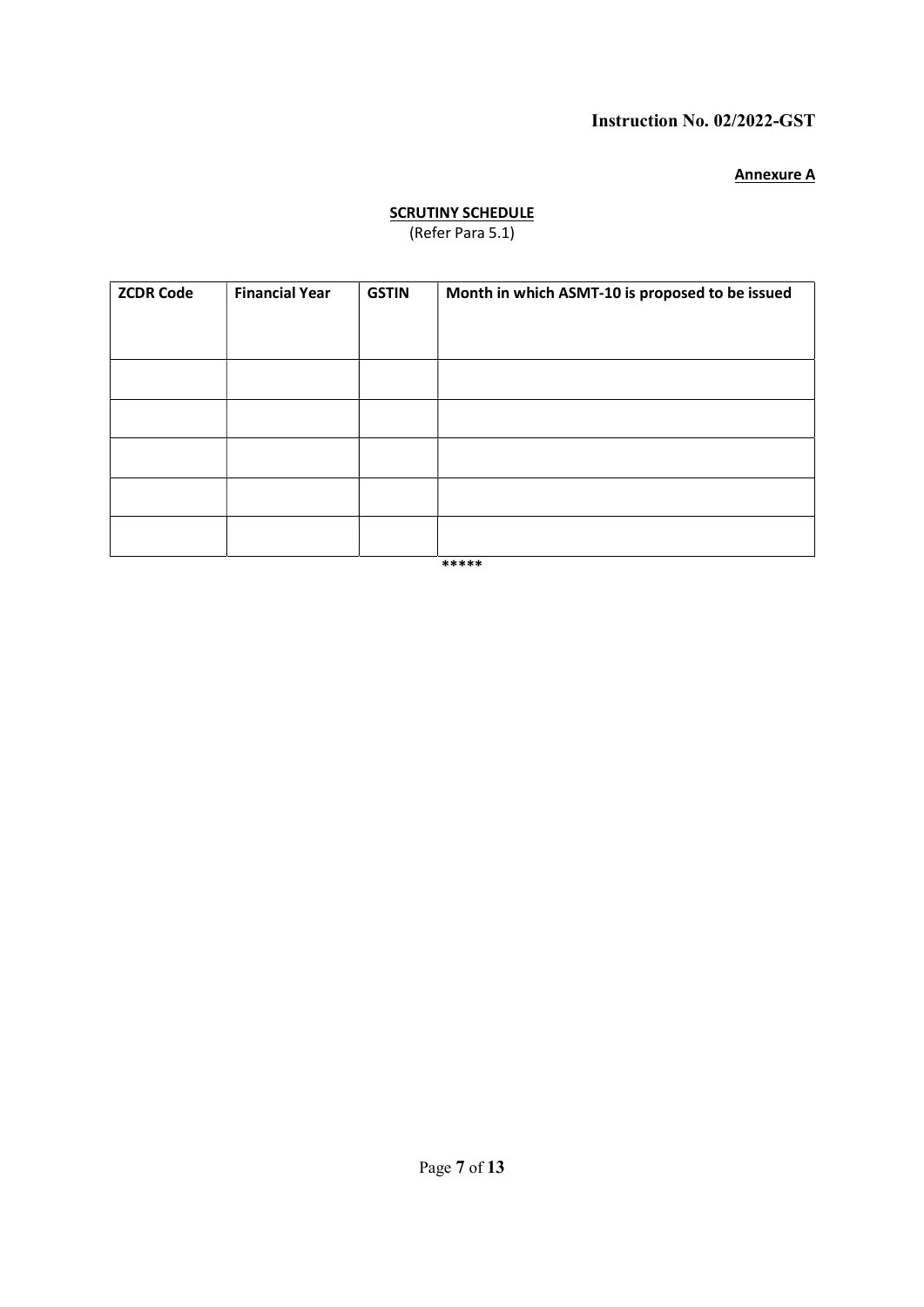Annexure B

#### INDICATIVE LIST OF PARAMETERS FOR SCRUTINY (Refer Para 6.2)

1. Tax liability on account of "Outward taxable supplies (other than zero rated, nil rated and exempted)" and "Outward taxable supplies (zero rated)" as declared in table 3.1(a) and table 3.1(b) respectively of FORM GSTR-3B may be verified with corresponding tax liability in respect of outward taxable supplies declared in table 4 (other than table 4B), table 5, table 6, table 7A(1), table 7B(1), table 11A and table 11B (along with the net effect of amendments thereof in Table 9, 10 and 11(II)) of FORM GSTR-1.

Where the tax liability in respect of supplies declared in the aforementioned tables of FORM GSTR-1 exceeds the liability declared in table 3.1(a) and table 3.1(b) of FORM GSTR-3B, it may indicate short payment of tax.

It may be noted that table 11B of FORM GSTR-1 captures details of advance amount received in earlier tax periods and adjusted against the supplies shown in the current tax period in table 4, 5, 6 and 7 of FORM GSTR-1. As such, the impact of such details in table 11B is reduction in liability for the tax period under consideration, as the tax should have already been paid upon receipt of such advance amount.

## 2. Tax liability on account of "Inward supplies (liable to reverse charge)" as declared in Table 3.1(d) of FORM GSTR-3B may be verified with the following:

(i) ITC availed in Table 4(A)(2) and Table 4(A)(3) of FORM GSTR-3B.

Availment of ITC in excess of the liability discharged on account of reverse charge supplies may indicate either short payment of tax liability on account of RCM supplies or excess availment of input tax credit in respect of RCM supplies.

## (ii) ITC in respect of inward supplies attracting reverse charge as available in Table 3 and Table 5 (along with the net effect of amendments thereof in Table 4 and Table 6 respectively) of FORM GSTR-2A.

In respect of inward supplies attracting reverse charge received from a registered person, the details of corresponding invoices and debit/credit notes are communicated in table 3 and table 5 of FORM GSTR-2A. Further, in case of amendment of such details by the corresponding supplies in their FORM GSTR-1, the details of such amendments are communicated in table 4 and table 5 respectively.

However, the details of such inward supplies from unregistered persons are not communicated in FORM GSTR-2A, as only registered persons furnish FORM GSTR-1. Moreover, details of ITC on account of import of services also are not communicated in FORM GSTR-2A. As such, the reverse charge supplies declared in table 3.1(d) of FORM GSTR-3B cannot be less than the inward supplies attracting reverse charge as available in the above mentioned tables of FORM GSTR-2A.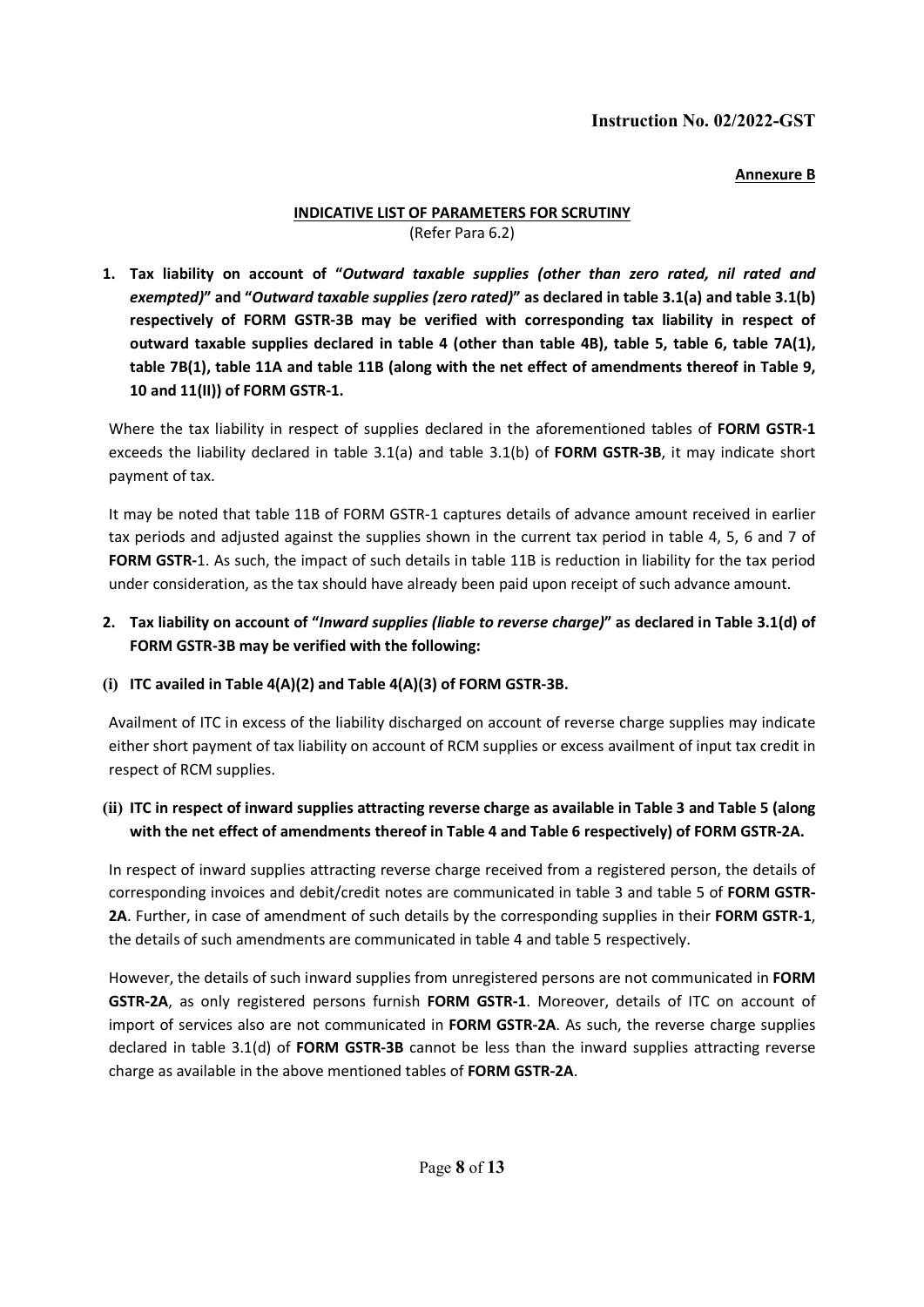Where the RCM supplies declared in table 3.1(d) of FORM GSTR-3B are less than the inward supplies attracting reverse charge as per details available in FORM GSTR-2A, it may indicate short payment of tax liability on account of RCM supplies.

It may be noted that the said tables in FORM GSTR-2A contain details of supplies attracting forward as well as reverse charge. Therefore, only the supplies against which there is "Yes" or "Y" in column 14 of Table 3, column 16 of Table 4, column 15 of Table 5 and column 18 of Table 6 may be considered.

## (iii) Tax/Cess paid in cash as per column 8 of Table 6.1 of FORM GSTR-3B.

In respect of inward supplies liable to reverse charge, tax/cess is to be paid in cash. Besides such RCM payments in cash, there may also be other payments in cash by the registered person. In any case, tax liability off-set in cash should not be less than the liability arising on account of reverse charge as per table 3.1(d) of FORM GSTR-3B. Where the tax liability off-set in cash is less than the liability arising on account of reverse charge, it may indicate short payment of tax.

- 3. ITC availed in respect of "Inward supplies from ISD" in Table 4(A)(4) of FORM GSTR-3B may be verified with Table 7 (along with the net effect of amendments thereof in Table 8) of FORM GSTR-2A.
- 4. ITC availed in respect of "All other ITC" in Table 4(A)(5) of FORM GSTR-3B may be verified with Table 3 and Table 5 (along with the net effect of amendments thereof in Table 4 and Table 6 respectively) of FORM GSTR-2A.

It may be noted that the said tables in FORM GSTR-2A contain details of supplies attracting forward as well as reverse charge. Therefore, only the supplies against which there is "No" or "N" in column 14 of Table 3, column 16 of Table 4, column 15 of Table 5 and column 18 of Table 6 may be considered.

5. It may be verified that the taxable value declared on account of "Outward taxable supplies (other than zero rated, nil rated and exempted)" in Table 3.1(a) of FORM GSTR-3B is not less than the net amount liable for TCS and TDS credit as per Column 6 of Table 9 of FORM GSTR-2A.

Section 51 of the CGST Act mandates deduction of tax at source in respect of supplies made to TDS deductors. Similarly, section 52 of the CGST Act requires electronic commerce operators to collect tax at source in respect of supplies made through them. The details of such TDS and TCS are furnished by the corresponding deductors and operators in their FORM GSTR-7 and FORM GSTR-8 respectively and communicated to the registered person in table 9 of FORM GSTR-2A. Besides such supplies, the registered person may have other supplies also. However, the taxable value declared on account of "Outward taxable supplies (other than zero rated, nil rated and exempted)" in Table 3.1(a) of FORM GSTR-3B cannot be less than the net amount liable for TCS and TDS credit as per Column 6 of Table 9 of FORM GSTR-2A. A discrepancy on the aforementioned count may indicate short payment of tax.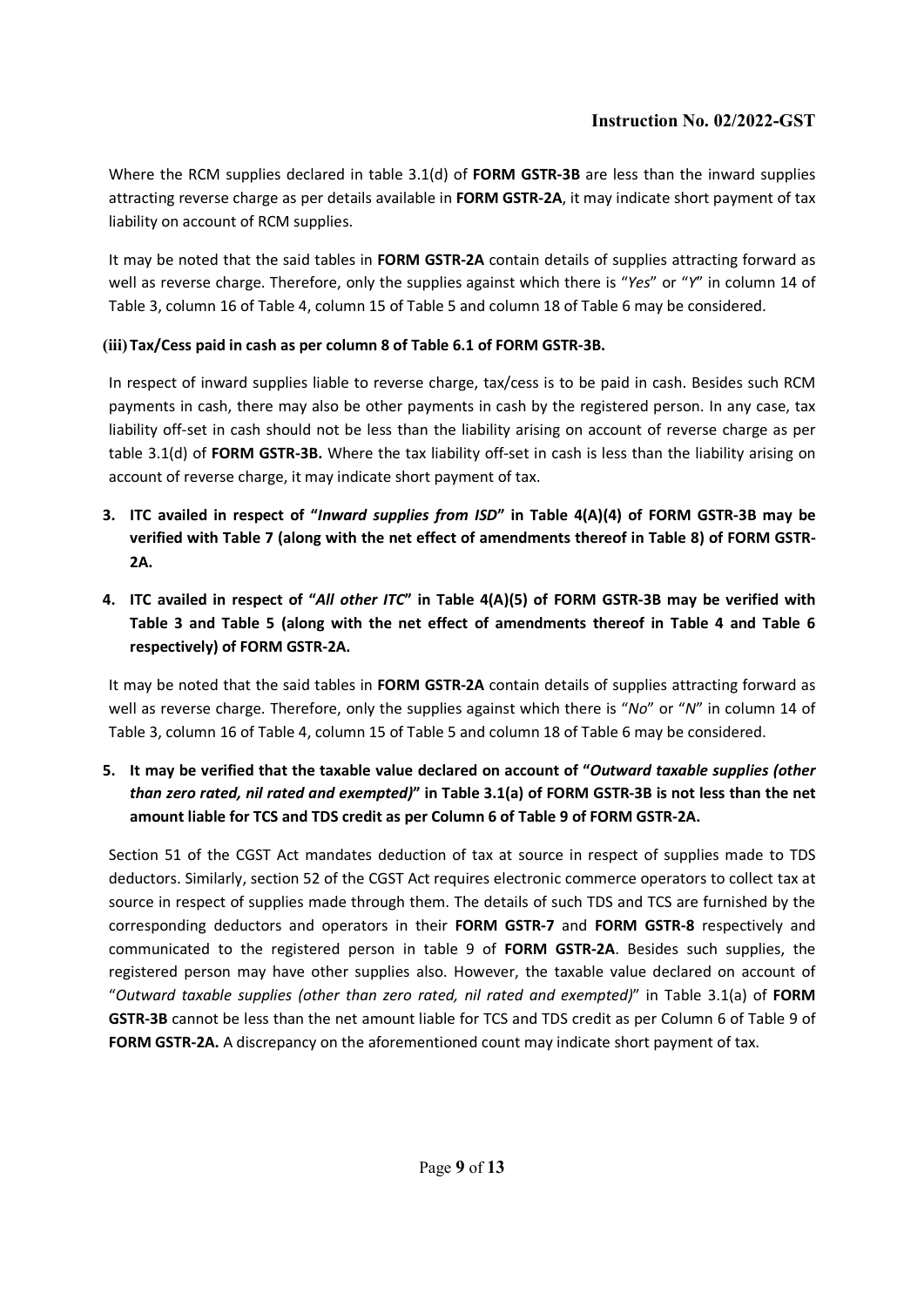#### 6. Liability on account of outward supplies in Table 3.1(a) and 3.1(b) of FORM GSTR-3B should be verified with the Tax liability as declared in e-way bills.

Rule 138 of the CGST Rules mandates generation of e-way bill before commencement of movement of goods of consignment value exceeding fifty thousand rupees (in relation to supply, or for reasons other than supply, or due to inward supply from unregistered person). Besides such supplies, the registered person may also have such other supplies which do not require generation of e-way bills, such as supply of services or supplies as specified in sub-rule (14) of rule 138, etc. Therefore, e-way bills capture a part of supplies made by the registered person. However, in table 3.1 of FORM GSTR-3B, the registered person is required to declare details of all outward supplies. Accordingly, liability declared in table 3.1 (a) and (b) of FORM GSTR-3B should not be less than tax liability as declared in the e-way bills.

#### 7. Claim of ITC in respect of supplies from taxpayers whose registrations have been cancelled retrospectively.

In case of retrospective cancellation of registration of a supplier, the recipient is not entitled to claim ITC in respect of invoices or debit notes issued after the effective date of cancellation of the registration. Effective date of cancellation of registrations of the suppliers, if any, is made available in relevant tables of FORM GSTR-2A. Accordingly, it may be verified whether the registered person has availed ITC in respect of such invoices or debit notes issued by the suppliers after the effective date of cancellation of their registrations.

#### 8. Ineligible ITC availed in respect of invoices / debit notes issued by the suppliers who have not filed their GSTR-3B returns for the relevant tax period.

FORM GSTR-2A of the registered person contains the details of "GSTR-3B filing status" of the supplier in respect of each invoice / debit note received by the registered person. Where the said status is "No", it indicates the supplier has furnished invoice details in his FORM GSTR-1, but has not furnished the return in FORM GSTR-3B for the corresponding tax period. The availment of ITC in respect of such invoices / debit notes may be checked.

#### 9. Whether GSTR-3B of a tax period is filed after the last date of availment of ITC in respect of any invoice / debit note as per section 16(4). In such cases, no ITC shall be availed in the return.

Sub-section (4) of section 16 of CGST Act provides for availment of ITC only till the due date of furnishing of FORM GSTR-3B for the month of September following the end of FY to which such ITC pertains or furnishing of relevant Annual Return, whichever is earlier. Accordingly, if any return in FORM GSTR-3B is furnished after such time by the registered person under scrutiny, any ITC availed therein is inadmissible.

It may also be noted that vide proviso to sub-section (4) of section 16, for FY 2017-18, availment of ITC was allowed beyond the due date of furnishing of return for the month of September, 2018 till the due date of furnishing of the return in FORM GSTR-3B for the month of March, 2019 subject to the condition that the details of the said invoices / debit notes should have been furnished by the suppliers in their FORM GSTR-1 till the due date of furnishing of FORM GSTR-1 for the month of March, 2019.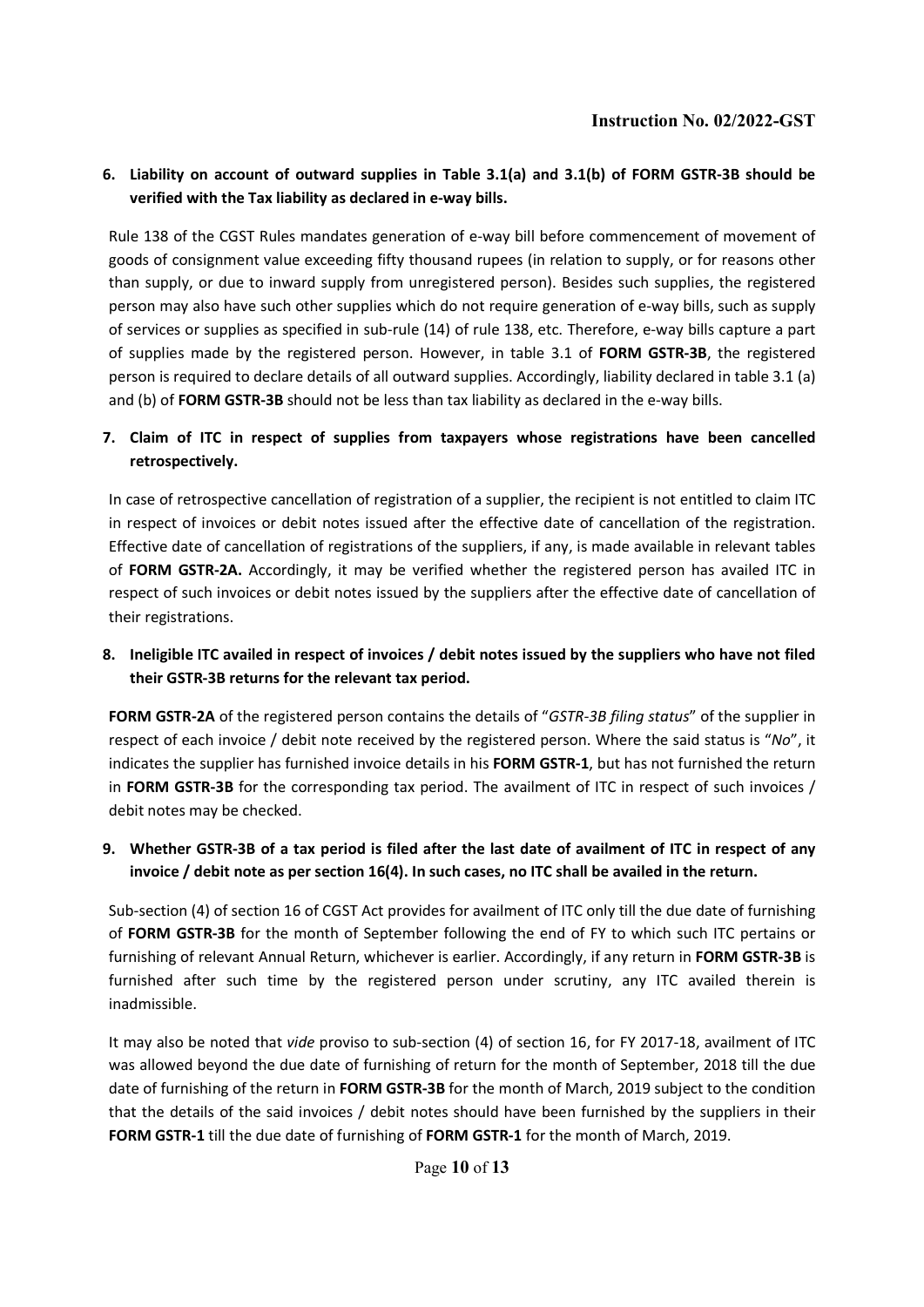#### 10. ITC availed in respect of "Import of goods" in Table 4(A)(1) of FORM GSTR-3B may be verified with corresponding details in Table 10 and Table 11 of FORM GSTR-2A.

Wherever required, the details of such imports may also be cross-verified from ICEGATE portal.

#### 11. Whether the registered person has made reversals of ITC in accordance with provisions of rule 42 and rule 43 of the CGST Rules.

Rule 42 of the CGST Rules provides for manner of determination of input tax credit in respect of inputs or input services and reversal thereof. Rule 43 provides for manner of determination of input tax credit in respect of capital goods and reversal thereof in certain cases. The registered person avails ITC in table 4(A) of FORM GSTR-3B and reverses in Table 4(B). It may be verified whether requisite reversals have actually been made by the said registered person.

#### 12. Whether the registered person has paid interest liability in terms of section 50.

As per section 50 of the CGST Act a registered person is required to pay interest on delayed payment of tax. It may be verified whether interest payable as per the provisions of section 50 of the CGST Act has actually been paid by the registered person.

## 13. Whether the registered person has paid late fee in terms of section 47 in respect of returns/statements.

As per section 47 of the CGST Act a registered person is required to pay late fee for delayed filing of returns / statements under the Act. It may be verified whether late fee payable as per the provisions of section 47 of the CGST Act has actually been paid by the registered person.

\*\*\*\*\*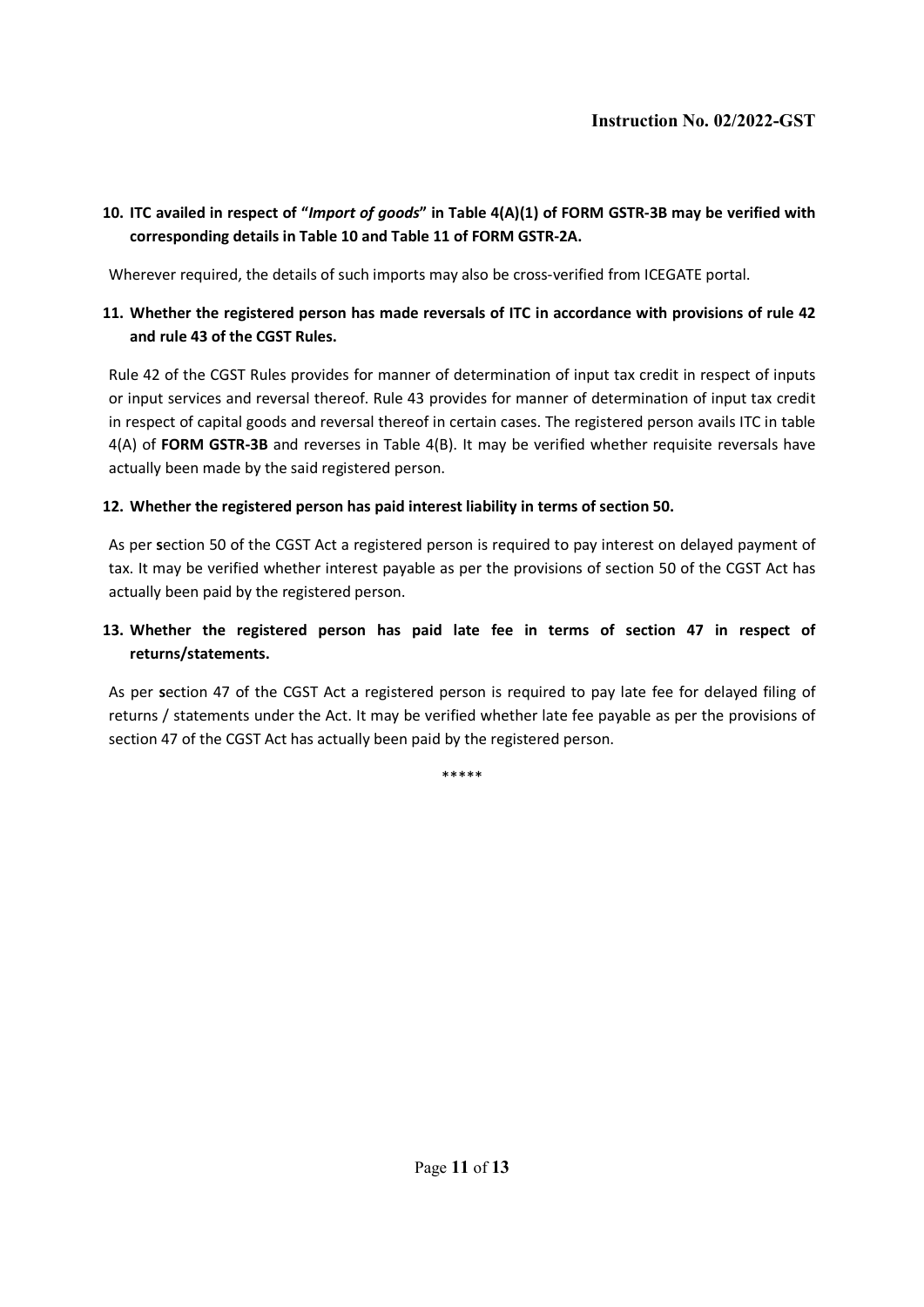#### Annexure C

#### SCRUTINY REGISTER TO BE MAINTAINED BY THE PROPER OFFICER

(Refer Para 8)

| S.  | <b>GSTIN</b> | <b>Name</b> | <b>FY under</b> | <b>DGARM list details</b>           |                                               | <b>FORM GST ASMT-10 details</b>         |                                   |                                            |  |
|-----|--------------|-------------|-----------------|-------------------------------------|-----------------------------------------------|-----------------------------------------|-----------------------------------|--------------------------------------------|--|
| No. |              |             | scrutiny        | <b>DGARM</b><br>list no., if<br>any | Likely revenue<br>implication as<br>per DGARM | Whether<br>ASMT-10<br>issued or<br>not? | Date of<br>issuance of<br>ASMT-10 | Amount of<br>discrepancy as<br>per ASMT-10 |  |
|     | $\mathbf{2}$ | 3           | 4               | 5                                   | 6                                             | 7                                       | 8                                 | 9                                          |  |
|     |              |             |                 |                                     |                                               |                                         |                                   |                                            |  |

| <b>FORM GST ASMT-11 details</b>         |                                               | <b>Payment details</b>                                    |                                    | <b>FORM GST ASMT-12</b>      |                                       |                                |
|-----------------------------------------|-----------------------------------------------|-----------------------------------------------------------|------------------------------------|------------------------------|---------------------------------------|--------------------------------|
| Whether reply<br>in ASMT-11<br>received | Date of<br>receipt of<br>reply in ASMT-<br>11 | Amount of<br>discrepancy accepted<br>by registered person | Amount<br>paid in<br><b>DRC-03</b> | ARN and<br>date of<br>DRC-03 | Whether<br>ASMT-12 has<br>been issued | Date of issuance<br>of ASMT-12 |
| 10                                      | 12<br>11                                      |                                                           | 13                                 | 14                           | 15                                    | 16                             |
|                                         |                                               |                                                           |                                    |                              |                                       |                                |

| Action under section 73 or 74                                                                                         |                                                      |                                                | Action under section 65 or 66 or 67                                                                                                   |                                                       |
|-----------------------------------------------------------------------------------------------------------------------|------------------------------------------------------|------------------------------------------------|---------------------------------------------------------------------------------------------------------------------------------------|-------------------------------------------------------|
| Whether action for<br>determination of the tax and<br>other dues under section 73 or<br>section 74 has been initiated | Date of issuance<br>of SCN under<br>section 73 or 74 | Amount<br>0f<br>demand<br>as per<br><b>SCN</b> | Date of reference, if any, to<br>the Commissioner for<br>decision regarding action<br>under section 65 or section<br>66 or section 67 | Date of<br>acceptance of<br>such reference, if<br>any |
| 17                                                                                                                    | 18                                                   | 19                                             | 20                                                                                                                                    | 21                                                    |
|                                                                                                                       |                                                      |                                                |                                                                                                                                       |                                                       |

\*\*\*\*\*